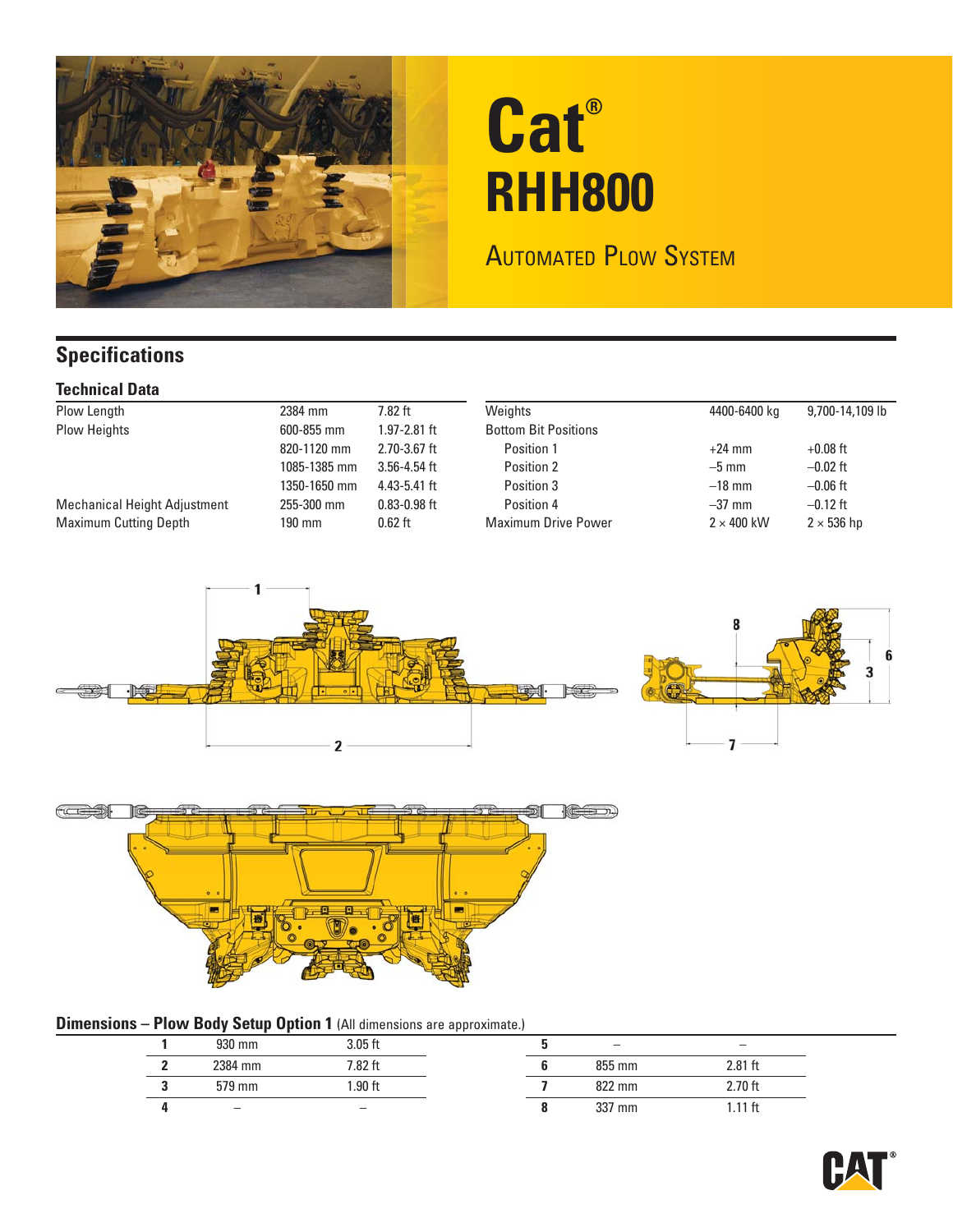# **RHH800 Automated Plow System**



### **Dimensions – Plow Body Setup Option 2** (All dimensions are approximate.)

|  | 930 mm  | 3.05 ft  |  | $312 \text{ mm}$ | $.02$ ft  |
|--|---------|----------|--|------------------|-----------|
|  | 2384 mm | 7.82 ft  |  | 1120 mm          | $3.67$ ft |
|  | 579 mm  | $.90$ ft |  | 822 mm           | $2.70$ ft |
|  | 229 mm  | .75 ft   |  | 337 mm           |           |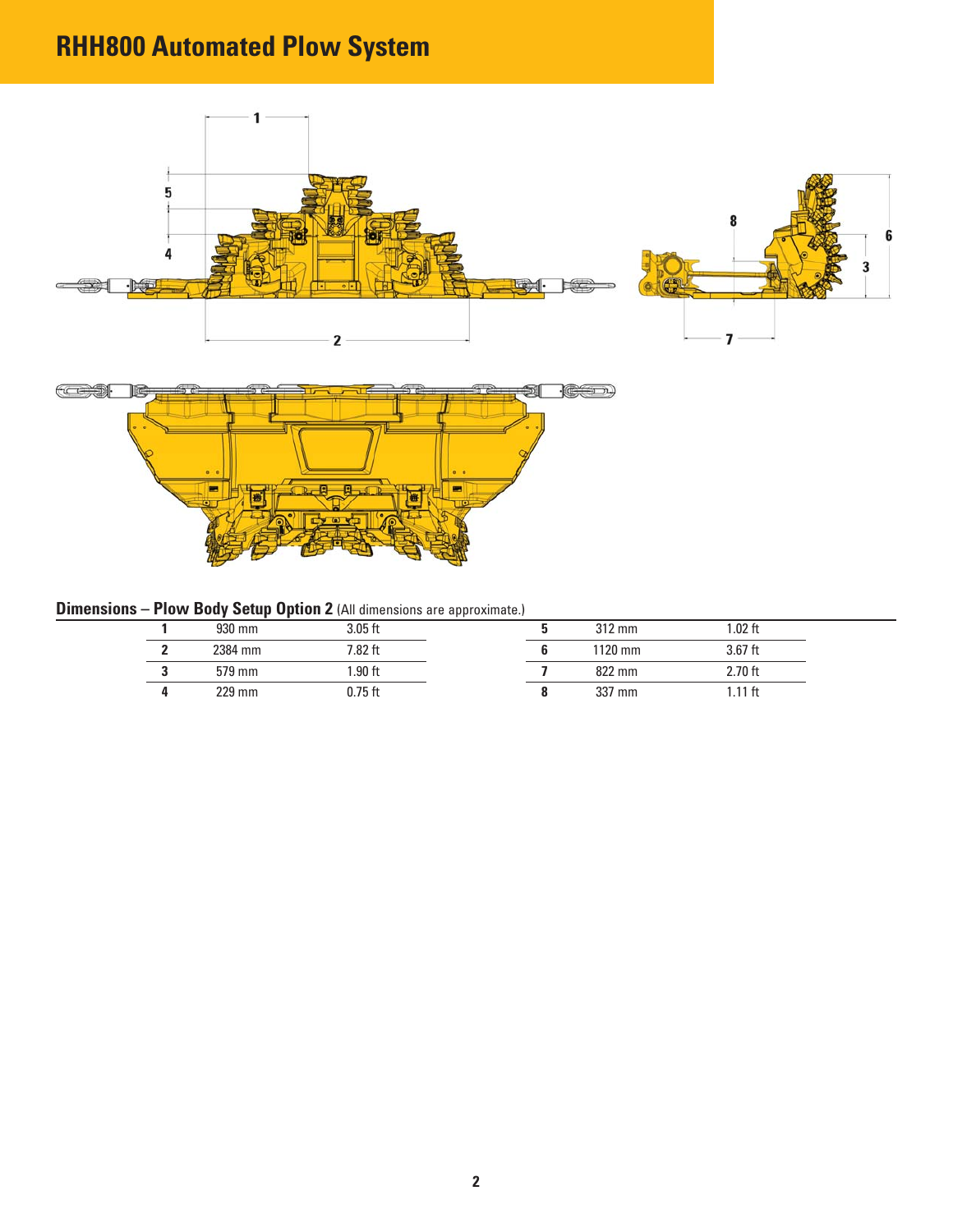# **RHH800 Automated Plow System**



| <b>Dimensions - Plow Body Setup Option 3 (All dimensions are approximate.)</b> |  |  |  |
|--------------------------------------------------------------------------------|--|--|--|
|--------------------------------------------------------------------------------|--|--|--|

|  | 930 mm  | $3.05$ ft |  | $312 \text{ mm}$ | 1.02 ft   |
|--|---------|-----------|--|------------------|-----------|
|  | 2384 mm | 7.82 ft   |  | 1385 mm          | $4.54$ ft |
|  | 579 mm  | $.90$ ft  |  | 822 mm           | 2.70 ft   |
|  | 494 mm  | $.62$ ft  |  | 337 mm           | $.11$ ft  |